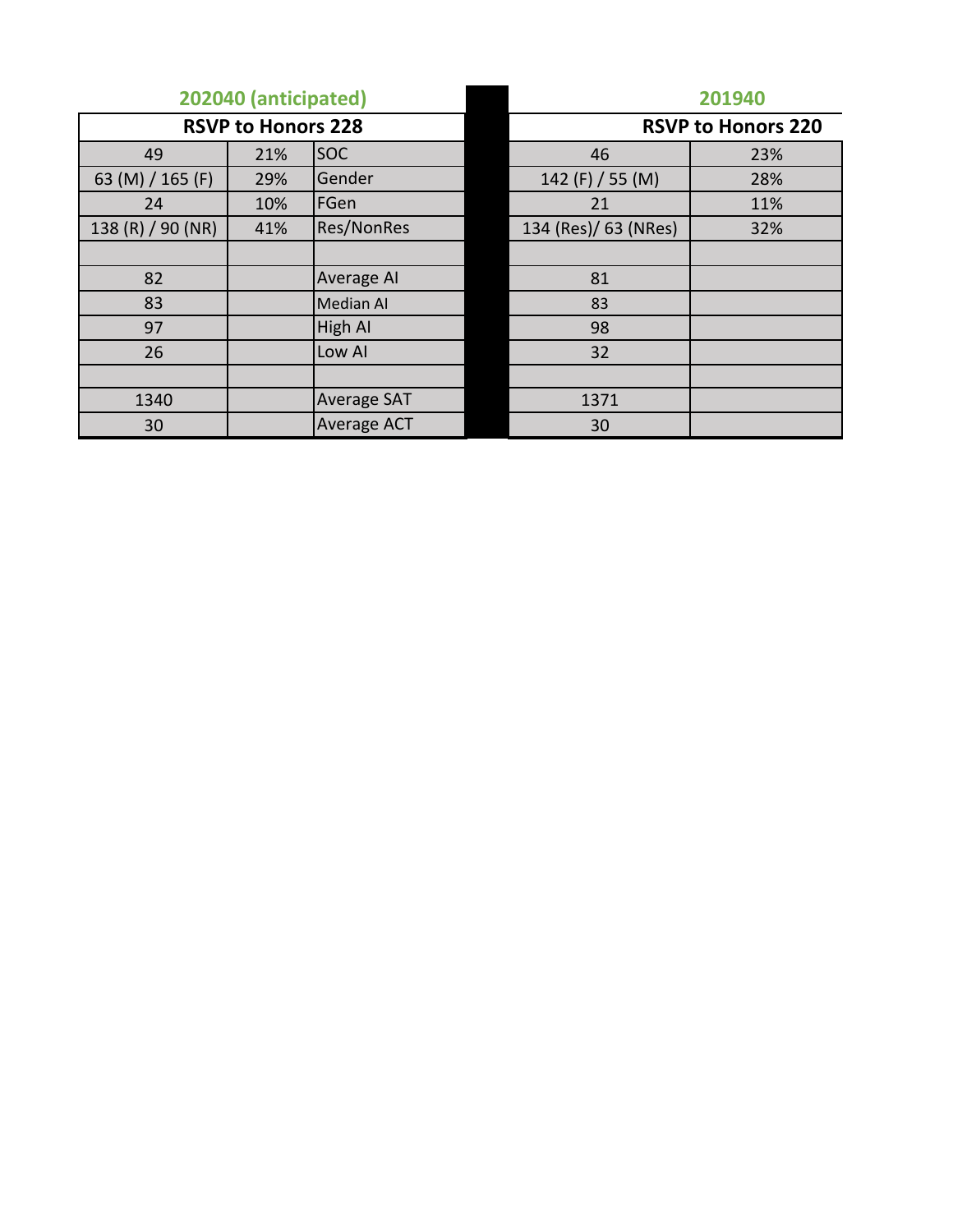|                    |                           | 201840 |                    | 201 |                      |
|--------------------|---------------------------|--------|--------------------|-----|----------------------|
|                    | <b>RSVP to Honors 178</b> |        | <b>RSVP to H</b>   |     |                      |
| <b>SOC</b>         | 23                        | 13%    | <b>SOC</b>         |     | 28                   |
| Gender             | 129 (F) / 48 (M)          | 27%    | Gender             |     | 115 (F) / 40 (M)     |
| FGen               | 23                        | 13%    | FGen               |     | 22                   |
| <b>Res/NonRes</b>  | 109 (Res)/ 68 (NRes)      | 28%    | <b>Res/NonRes</b>  |     | 111 (Res)/ 44 (NRes) |
|                    |                           |        |                    |     |                      |
| Average AI         | 84                        |        | Average AI         |     | 83                   |
| <b>Median AI</b>   | 85                        |        | Median AI          |     | 85                   |
| High AI            | 96                        |        | <b>High AI</b>     |     |                      |
| Low AI             | 50                        |        | Low AI             |     |                      |
|                    |                           |        |                    |     |                      |
| <b>Average SAT</b> | 1375                      |        | <b>Average SAT</b> |     |                      |
| Average ACT        | 31                        |        | <b>Average ACT</b> |     |                      |